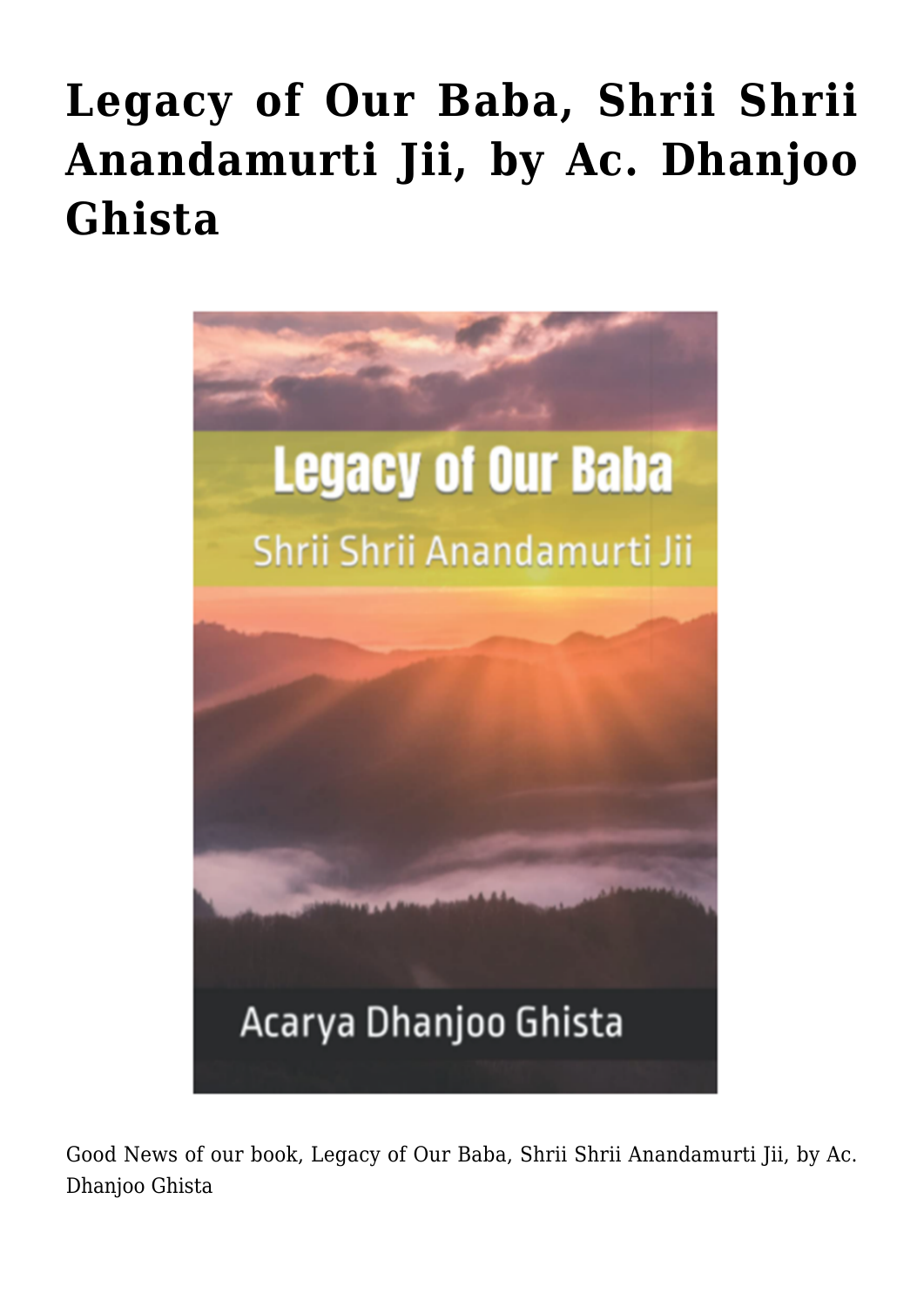In this centennial year, it is verily the time for us to take a big account of our dear Bábá's immense contributions to society. So, it has been a great pleasure for me to work with Acarya Dhanjoo Ghista on the publication of this novel book: Legacy of Our Baba, Shrii Shrii Anandamurti Jii. It is a very comprehensive 314-page book.

Bábá decided to come here as Taraka Brahma, for many reasons to (i) restore dharma, (ii) develop a cosmic vision and thinking among us, (iii) teach us how to connect with Cosmic Consciousness for our well-being and enlightenment, (iv) address poverty, by establishing a genuine democratic system of Prout, and (v) remove narrow divisive isms and provide care for animals, by setting up the Neohumanism doctrine.

In this enlightening book by Prof. Dhanjoo Ghista, we are presenting Items on:

1. Bábá's life, 2. Bábá's developments in 16 different fields,

3. Bábá's world tours to Maharlika, Qahira Sector, and Europe, to meet with His longing disciples, 4. Bábá's DMC discourses during His tours,

5. Bábá's parting gift of Gurukula.

Now it is not enough for us to just present Bábá's works and doings. It is our duty to also implement His ideals. So, in the presentation of Gurukula, we have outlined how we can set up Gurukula's Colleges to cultivate new knowledge in academic disciplines and fields, as well as to develop Ananda Nagar and the legendary Rarh region into providing progressive, sustainable living for the poor people.

Then finally, we are presenting the Vision of our 21st Century University, developing cosmic thinking and knowledge, building smart governance based on Prout, and promoting global citizenship and harmony. Through this global cosmic university, we now look forward to developing academic relations with universities worldwide. Thereby, we want to develop partnerships with them, by which we can develop new academic programs in these universities, to cover all of Baba's developments, from neohumanism to universalism, cosmology, and microvita to life creation and evolution, democratic governance to Prout, yoga, and meditation to yogic treatments and natural remedies, social justice to Bhagavata dharma, nuclear revolution to Mahavishva.